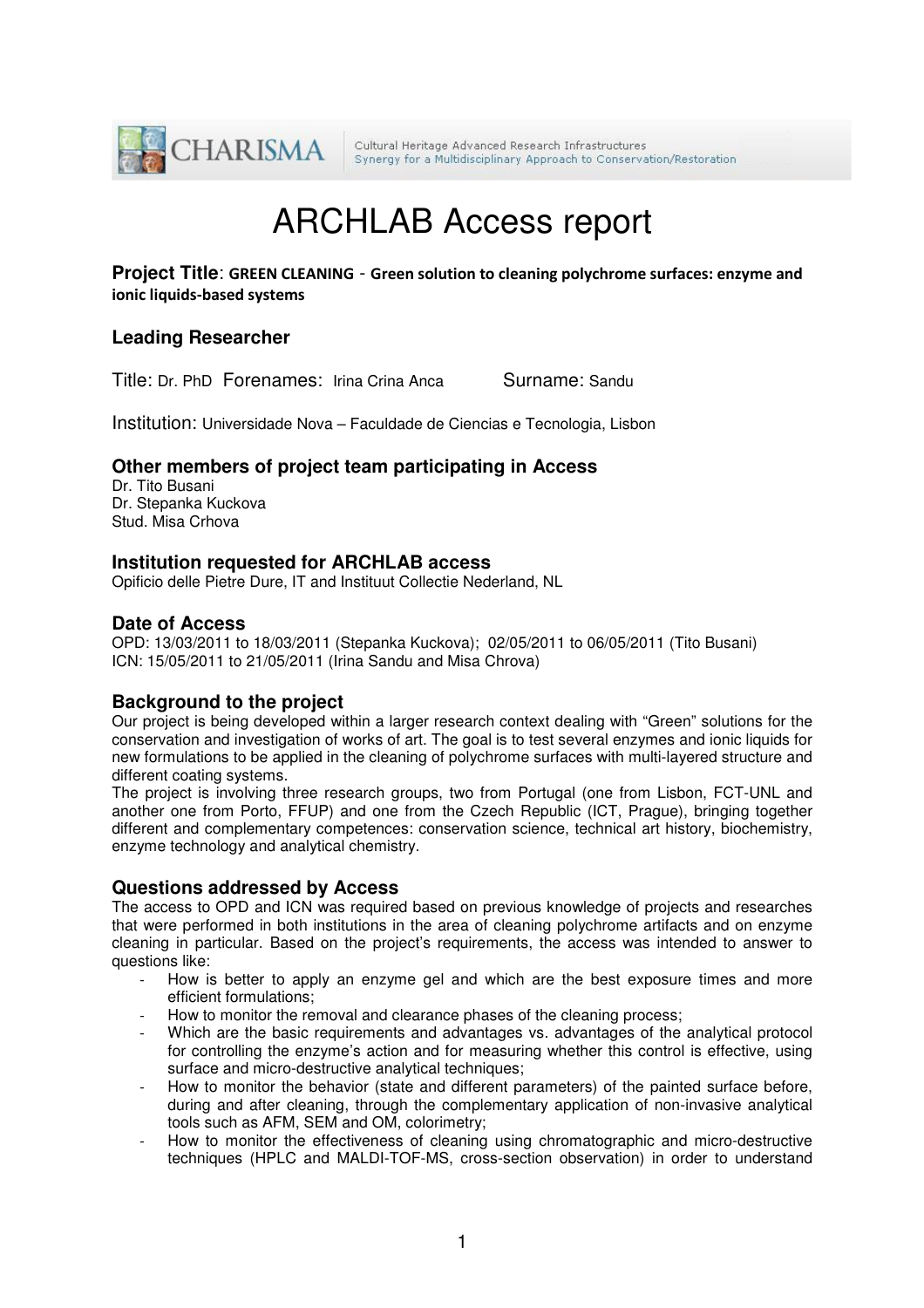which changes occurred during cleaning on the painted surface, which is the depth of the cleaning and if there are any residues left from the enzyme or from the gel etc.

## **Specific aims of Access**

Access was required for 4 persons to both institutions in order to provide:

- more knowledge (in terms of bibliographical references and methodology) on the information about enzyme cleaning of polychromes and painted surfaces, already existing in the archives and laboratories of OPD and ICN;
- knowledge on the already tested methodology (both of application of the enzymes but for monitoring its effectiveness, as far as the long-term effects of cleaning are concerned), especially addressed to OPD restorers dealing with enzyme cleaning;
- understanding on which are the best analytical tools and methodology of study of the polychrome surface before, during and after cleaning;
- understanding on the limitations of such a system of cleaning and of monitoring with analytical tools the effectiveness of this treatment;
- comparison with real case-studies from the OPD and ICN's current practice the potential of the enzyme formulations and of the analytical tools applied.

#### **Description of the work carried out during the Access**

**The two visits at OPD in Florence** (Dr. Stepanka Kuckova and Dr. Tito Busani) proved to be useful in updating the literature review information on enzyme cleaning and in receiving a good feed-back from restorers and scientists that dealt with this kind of cleaning on different substrates (Figure 1). The contact persons, Dr. Monica Galeotti and Dr. Giancarlo Lanterna, accompanied along the whole week the two members of our group.



Figure 1. Painting from the restoration laboratory of OPD during the treatment

The access to OPD's scientific archives enabled to Dr. Kuckova to find unpublished materials and diploma thesis of Cristiana Todaro (in Italian), where the applications of different types of enzymes (lipases, glycolytic enzymes, proteases) and preparation of their mixtures are described on model samples and also on medieval wall paintings. The direct contact with experienced restorers that already tested enzyme cleaning on paintings, wall paintings and statues gave more information on how this system works, which are the basic requirements during the enzymatic cleaning and which factors most influence the rapidity of the cleaning processes. A meeting with Dr. Cristiana Todaro directly at the place where she restores the outdoor wall paintings in the centre of Florence brought more valuable experiences. For instance, in the case of application of enzymes on the wall painting the most decisive factor is the outdoor temperature that significantly slows the cleaning procedure. The cost of the enzymes was also discussed and is one of the reasons for which they are not having a wider use.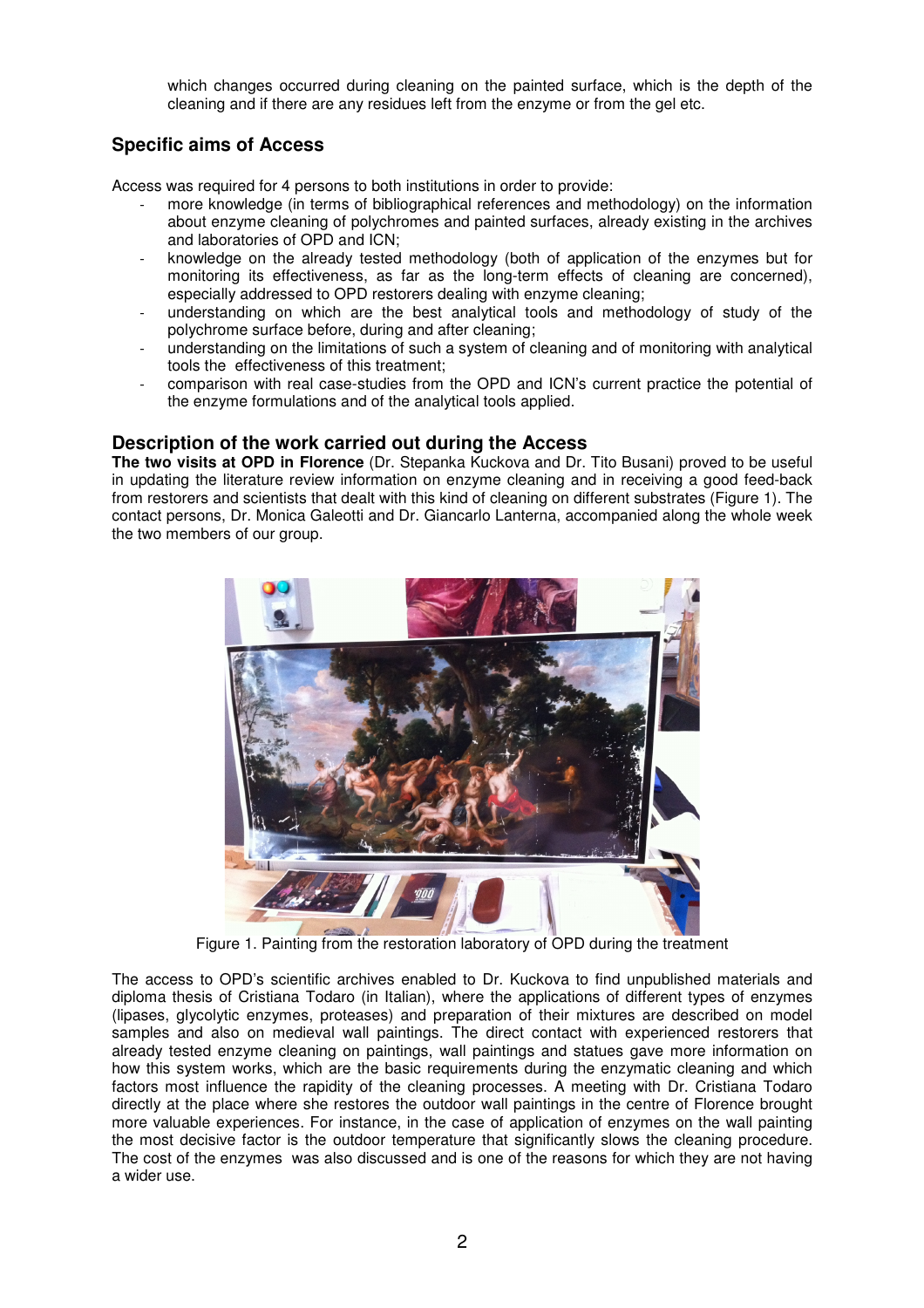Another meeting with Dr. Oriana Sartiani, the coordinator of the laboratory of paintings conservation, helped to understand and visualize the process of enzymatic cleaning, commonly used solvents and hardly soluble, layers of painting. She showed the efficiency of enzyme activity reacting directly on the painting surface without the harming of the following colour layers.

The stone restorers Isidoro Castello and Eleonora Gioventu showed a comparison of chemical (organic solvents), physical (laser) and biological (enzymatic) cleaning of black crusts from the statue surfaces. The most successful and less harmful was the method of using a special bacteria species that exclude sulphate reductive enzymes. Their usage is in any case limited by their complicated planting without the presence of oxygen and application on non-accessible places of artworks.

Dr. Lanterna showed a particular interest in the new surface and profiling techniques that modern instruments can provide and Dr. Busani (material scientist with almost no background in conservation) could understand, based on what he could see during the visit, how important the scientific tools are for the conservation field and what exactly the practical conservation means. Therefore, the exchange of information during the discussion with Dr. Lanterna proved to be very useful for understating the advantages and limitations of the nano-scale tools for conservation applications.

Dr. Oriana Sartiani spoke to Dr. Busani about her previous work with enzymes and bacteria, even if she informed that those methods are not yet fully used in the lab. She did a demonstrative session on real time cleaning on real paintings and she showed availability to provide access to real objects on which the enzyme-ionic liquid formulations could be tested, once the method will be fully developed on model samples.

Dr. Busani had also access to the library of the Scientific Laboratory of OPD and he could find specific bibliography on gilded artefacts, gold leaf application methods, and on enzyme cleaning. These materials were searched among the publications recognized in the field such as "Studies in conservations"´, "´Reviews in conservation" and books published by The Getty Conservation Institute.

**The visit at ICN in Amsterdam** (Irina Sandu and stud. Misa Crhova) was especially conclusive on the requirements and concerns for the application of a non-invasive methodology of monitoring the changes of the polychrome and/or painted surface after cleaning with enzyme gel formulations.

In the first day, Irina Sandu gave a lecture of 30 minutes on the project and her work at NOVA University and a plan was established for the next days, as short meetings with different specialists or practical work session with the two proposed instruments (Hirox 3D microscope and SEM-EDS). In this respect, the collaboration of Dr. Ineke Joosten, who kindly organized the visit, was particularly useful for demonstrating the application of Hirox 3D digital microscope coupled with SEM-EDS imaging and mapping on the fourth day (Figure 2).



Figure 2. The two instrumental set-ups and their use during the visit at ICN

The second and third day were used for bibliographical research in the library of the Institute, with a particular focus on Proceedings from Conferences and chapters from books dealing with gel and enzyme cleaning. A meeting with Henk van Heulen, a specialist on GC-MS, was organized and he presented the achievements of a dry cleaning project for nun-varnished painted surfaces, discussing also the analytical and methodological aspects related to this project. Another meeting was organized on Friday with Dr. Klaas Jan van den Berg and he spoke about mass-spectrometric assessment of residues from oil paintings and an ongoing project on cleaning sensitive oil painting surface. The fifth day was also used to conclude the bibliographical search in the library and to deal with burocratic matters (reimbursement) at ICN.